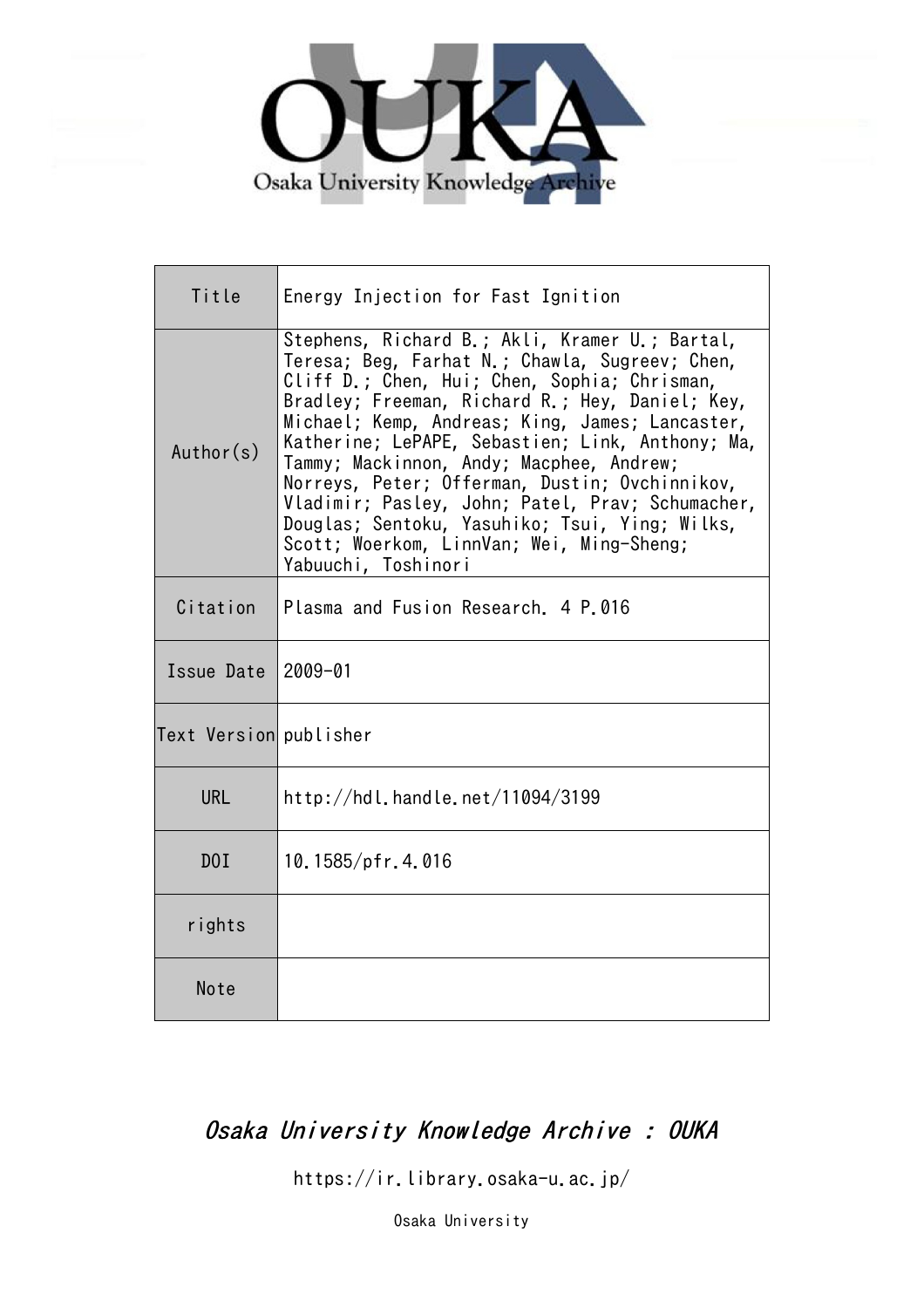# **Energy Injection for Fast Ignition**∗)

Richard B. STEPHENS, Kramer U. AKLI, Teresa BARTAL<sup>1)</sup>, Farhat N. BEG<sup>1)</sup>, Sugreev CHAWLA<sup>1)</sup>, Cliff D. CHEN<sup>2)</sup>, Hui CHEN<sup>3)</sup>, Sophia CHEN<sup>1)</sup>, Bradley CHRISMAN<sup>4)</sup>, Richard R. FREEMAN<sup>5)</sup>, Daniel HEY<sup>3)</sup>, Michael KEY<sup>3</sup><sup>)</sup>, Andreas KEMP<sup>3</sup>), James KING<sup>1</sup><sup>)</sup>, Katherine LANCASTER<sup>6)</sup>, Sebastien LePAPE<sup>3)</sup>, Anthony LINK<sup>5)</sup>, Tammy MA<sup>1)</sup>, Andy MACKINNON<sup>3)</sup>, Andrew MACPHEE<sup>3)</sup>, Peter NORREYS<sup>6)</sup>, Dustin OFFERMAN<sup>5)</sup>, Vladimir OVCHINNIKOV<sup>5)</sup>, John PASLEY<sup>1)</sup>, Prav PATEL<sup>3)</sup>, Douglas SCHUMACHER<sup>5)</sup>, Yasuhiko SENTOKU<sup>4</sup>), Ying TSUI<sup>7)</sup>, Scott WILKS<sup>3</sup>), Linn Van WOERKOM<sup>5)</sup>, Ming-Sheng WEI<sup>1)</sup> and Toshinori YABUUCHI<sup>1)</sup>

*General Atomics, P.O. Box 85608, San Diego CA 92186 USA*

1)*Center for Energy Research, University of California, San Diego CA 92093 USA*

2)*Department of Physics, Massachusetts Institute of Technology, Cambridge MA 02139 USA*

3)*Lawrence Livermore National Laboratory, Livermore CA 94550 USA*

4)*Department of Physics, University of Nevada, Reno, Reno NV 89557 USA*

5)*Department of Physics, The Ohio State University, Columbus OH 43210 USA*

6)*CCLRC, Rutherford Appleton Laboratory, Chilton, Oxon, OX11 0QX, United Kingdom*

7)*Department of Electrical and Computer Engineering, University of Alberta, Edmonton Alberta T6G 2V4 Canada*

(Received 18 December 2008 / Accepted 15 January 2009)

In the fast ignition concept, assembled fuel is ignited through a separate high intensity laser pulse. Fast Ignition targets facilitate this ignition using a reentrant cone. It provides clear access through the overlaying coronal plasma, and controls the laser plasma interaction to optimize hot-electron production and transport into the compressed plasma. Recent results suggest that the cone does not play any role in guiding light or electrons to its tip, and coupling to electrons can be reduced by a small amount of preplasma. This puts stringent requirements on the ignition laser focusing, pointing, and prepulse.

c *2009 The Japan Society of Plasma Science and Nuclear Fusion Research*

Keywords: fast-ignition

DOI: 10.1585/pfr.4.016

# **1. Introduction**

The Fast Ignition (FI) concept originally envisaged the laser ignition pulse having a precursor that would channel and hole-bore through the corona to create electrons near the core [1]. The apparent complexity in and the stochastic nature of that process (see recent work by Ren *et al.* [2]) led to the suggestion that a reentrant cone would provide a more efficient, deterministic ignition channel. Testing of the cone concept in integrated experiments [3–5], showed promise, with ∼20% of the incident laser energy transferred to the condensed target. These integrated experiments were not instrumented to reveal the physics involved in the energy transfer; the integrated core heating efficiency is a convolution of the conversion efficiency to electrons, their energy spectrum, and their direction. Detailed analysis was needed.

We review here a selected work on cone-relevant physics that our group has been developing over the last few years, and look at the resulting requirements for the target and the ignition laser. The problem was addressed using surrogate targets that eased characterization of specific aspects of the integrated task.

We discuss in the following sections the role of the flat cone tip in generating electrons, that of the cone wall in mediating the laser-plasma interaction and finally the directionality of the resulting hot electrons toward the assembled fuel. We bring those considerations together to suggest a strategy for optimizing a fast ignition cone.

# **2. Laser-Plasma Interaction**

Cone-wire assemblies allowed easy analysis of the electrons generated in the cone (Fig. 1 (a)). Hot electron production was measured in these experiments using the fluorescence emission from the Cu wire by combining the absolute measurement of a single hit spectrometer [6] with the good signal to noise of a highly oriented pyrolitic graphite (HOPG) spectrometer [7] and the spatial discrimination of Bragg-mirror imaging of the  $K_{\alpha}$  fluorescence. Analysis of the 1/e length of fluorescence intensity [8] in the wire using an analysis developed by Bell *et al.* [9] sug-

*author's e-mail: stephens@fusion.gat.com*

<sup>∗</sup>) This article is based on the invited talk at the 14th International Congress on Plasma Physics (ICPP2008).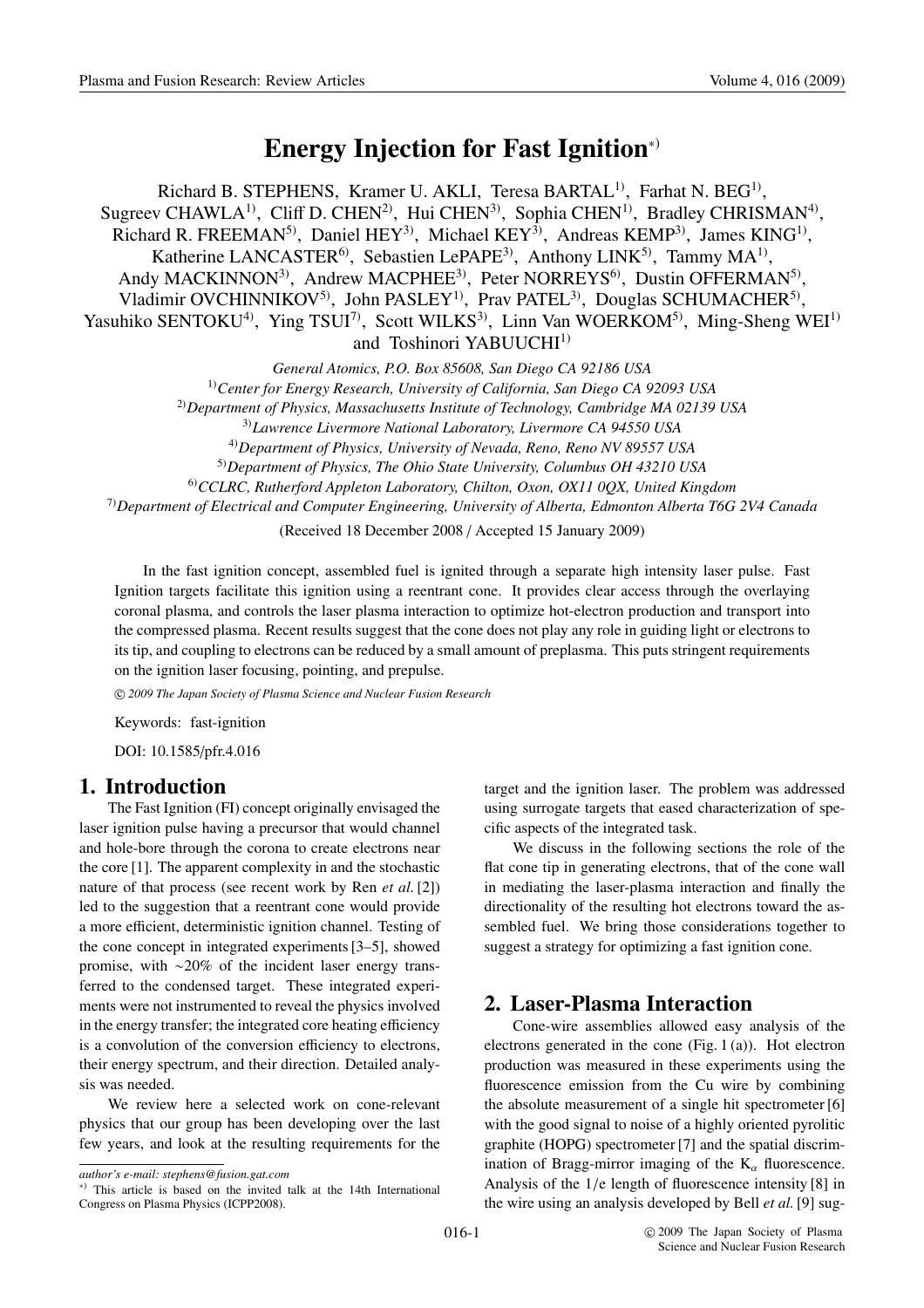

Fig. 1 Surrogate targets enable observation of hot electrons from  $CuK_\alpha$  fluorescence a) coupled to the wire on the tip of a cone, b) generated in the thin wall of a Cu cone, and c) propagated to a buried Cu layer beyond the tip of the cone.

gested a much colder electron spectrum (∼670 eV) than anticipated from the usually invoked ponderomotive scaling [10] for  $I \sim 10^{20}$  W/cm<sup>2</sup>.

Recent simulations, [11–13] and analyses [14] explain the lower temperature as to be expected from laser plasma interfaces with relatively short scale lengths, and experimental work at ILE [15] showed that e-spectrometers of the sort that had established the ponderomotive scaling [16] were sampling only the very earliest generated hot electrons, $<sup>1</sup>$  so do not necessarily represent the whole popula-</sup> tion.

A technique for *in situ* electron temperature, *T*hot, measurement is being developed using bremsstrahlung radiation from the hot electrons [17]. Preliminary analysis from recent Titan campaigns using flat foils suggest the hot electron spectrum is indeed much colder than expected from ponderomotive scaling [18] approximating the  $T_{\text{hot}} \propto I^{1/3}$  Beg scaling seen at lower intensities [19].

Such scaling allows the desired electron energies (1- 3 MeV) to be optimally produced with much higher intensities ( $I \sim 6 \times 10^{20}$  W/cm<sup>2</sup>), reducing the required tip area and/or pulse length required to produce the ignition energy  $(100 \text{ kJ in } 20 \text{ ps on } 3 \times 10^{-4} \text{ cm}^2).$ 

#### **3. Laser-Cone Wall Interaction**

Simulations had suggested that the cone walls were instrumental in increasing the light and electron intensity at the cone tip [20,21]. Recent Titan experimental campaigns directed toward that question used flat foils as surrogates for the inside cone wall [22]. Light reflectivity and electron generation was measured as a function of polarization and angle of incidence using laser pulses up to 150 J and 1019 W/cm2. We observed small angle scattering (an *f* /3 incident beam was reflected as ∼*f* /2) that was polarization independent, a near-normal reflectivity ∼2% and a glancing angle reflectivity ∼50%. These instruments showed that glancing incidence beams converted ∼1/10 as much of their energy into hot electrons, and that those electrons were mostly localized to the focal spot of the laser. In short, light hitting cone walls suffers unacceptable losses and generates only a minimal number of electrons.

However, in the cone geometry (Fig. 1 (b)) we found that a beam focused to the cone tip produced fluorescence spreading up the cone wall a distance that depended on the energy in the laser prepulse. At the lowest feasible prepulse energy (∼5 mJ) the spread wasn't much larger than seen in flat targets; 300 mJ spread the fluorescence ∼300 µm up the wall, and 1 J extended the fluorescence all the way to the top of the ∼750 µm long cone [22]. This large spread in fluorescence maps out the extent of the conducting region available to the hot electrons; the plasma generated by the prepulse and confined to ∼1-D expansion by the cone walls. The electrons, trapped in the cone by sheath fields as noted above, can move much more freely throughout the internal plasma than diffuse along the thin cone wall.

The ultra-intense, short-pulse ignitor beam, in traveling through this plasma, could generate transverse electrons or filament, and the laser plasma interaction at the tip could be substantially modified. We had preliminary evidence of that in the increased fluorescence observed with cone geometry as noted above. But that did not tell us whether the extra electron energy was forward directed; the sheath electric fields around our cone targets redirected the electrons.

# **4. Hot Electron Coupling toward the Core**

A cone used in an ignition target would be surrounded, when the ignition pulse arrives, by plasma blow-off from assembling the fuel. That plasma, estimated to have  $\rho \sim 5$  g/cc and  $T_{ee} \gg 100 \text{ eV}$  near the cone tip [23] for a low adiabat implosion [24], has very good conductivity. It would eliminate the sheath fields present in our previous cone experiments and remove any electron guiding effect they may cause [25]. This electron-core coupling situation was modeled using thick-walled aluminum cone targets coupled to Cu wires or to fluorescing layers (Fig. 1 (c)). Initial results show that indeed many of the electrons generated in these experiments are traveling at large angles to the cone axis; the coupling to the wire goes down an order of magnitude as the cone wall thickness increases from 12 to  $250 \mu m$ . Addition of a prepulse above the intrinsic 5 mJ level only makes that worse. Imaging the electrons using a buried fluorescent layer proved difficult, and the results somewhat scattered, but the best spots, 50 µm from the cone tip, had fwhm diameter of ∼200 µm; that is at least 50% larger diameter than comparable buried layer measurement in a flat foil target. A large prepulse (*E*∼400 mJ) increased that diameter nearly a factor of 2.

#### **5. Target Consequences**

Our work suggests that the only function of the reentrant cone in a fast ignition target is to maintain a clear path

<sup>&</sup>lt;sup>1</sup>For a typical 150 J Titan laser pulse, the capacitance,  $C$ , of a typical 1/2 mm diameter target, limits the energy *E* of escaping *V*∼MeV electrons to *E* <  $V^2$ /*C*∼10's mJ.